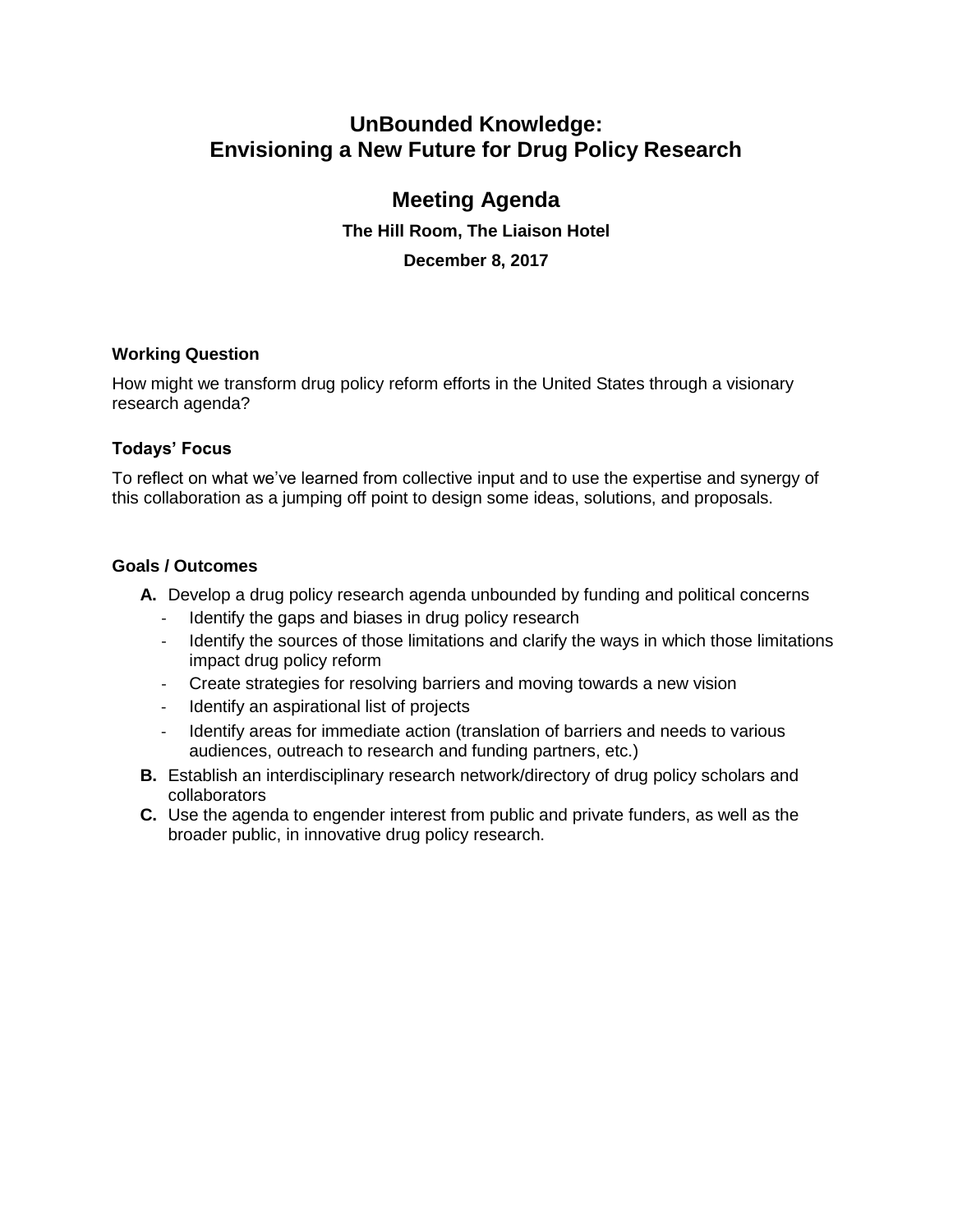### **Schedule**

**Breakfast** [8:30-9:00] **Grid Room** (next door to the Hill Room)

**Welcome** [9:00-10:00]

- Introductions
- Working question and goals
- Workshop Design

**What influences drug policy research?** [10:00-10:30]

**Given the constraints in the field, how do we re-approach drug policy research?** 

- **Summary of Constraints**
- **Factors that would transform drug policy research**
- **Who relies on our research?**
- **1. SESSION I - Moving Past Barriers: Factors to Change Research Landscape** [10:30-11:15]
- **2.** *What is needed to move past current research barriers? What immediate changes in policy and/or funding would improve/impact research environment? In other words, what would transform your research?*

**Work Groups - Identify specific research areas, questions, and recommendations. Please note your topics, questions, recommendations on the wall and identify a group reporter.**

Potential Questions:

- Gaps and biases: What don't we know? What do we need to know?
- What immediate changes in policy and/or funding would improve research environment?
- What would transform your research?
- New approaches?

**Deliverable**: List of specific changes / factors that would improve research.

**BREAK** [11:15-11:30] Hill Room

#### **3. Report Out: Collect observations and recommendations** [11:30-12:15]

**4. Lunch**: Informal discussion, Grid Room [12:15-1:00]